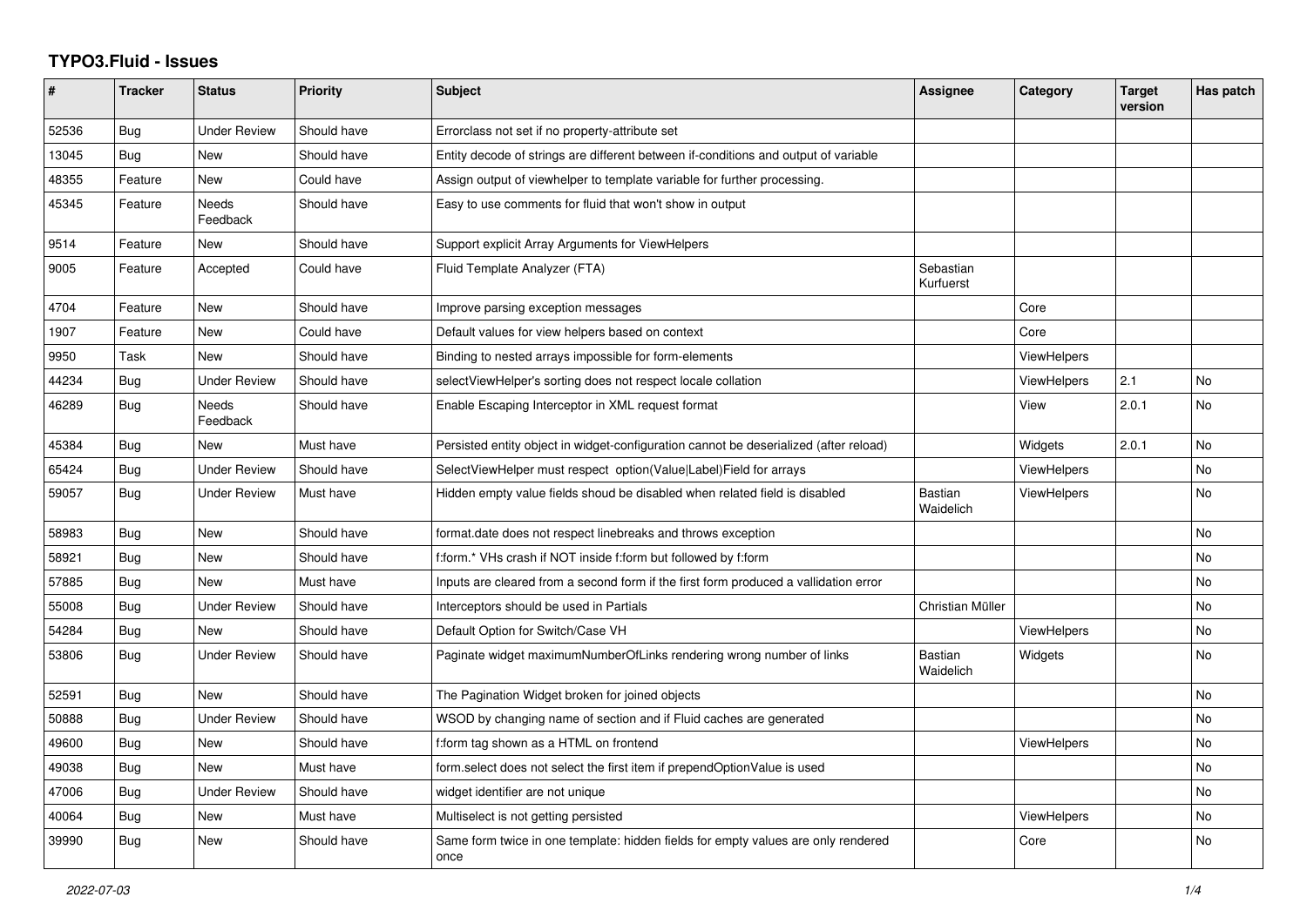| #     | <b>Tracker</b> | <b>Status</b>       | <b>Priority</b> | Subject                                                                                                     | <b>Assignee</b>             | Category    | <b>Target</b><br>version | Has patch |
|-------|----------------|---------------------|-----------------|-------------------------------------------------------------------------------------------------------------|-----------------------------|-------------|--------------------------|-----------|
| 38369 | Bug            | New                 | Must have       | Resource ViewHelpers should not fall back to request package                                                |                             | View        |                          | <b>No</b> |
| 37619 | Bug            | New                 | Should have     | Fatal Error when using variable in name attribute of Section ViewHelper                                     |                             | ViewHelpers |                          | No        |
| 36655 | Bug            | New                 | Should have     | <b>Pagination Links</b>                                                                                     |                             | Widgets     |                          | No        |
| 34682 | Bug            | <b>Under Review</b> | Should have     | Radio Button missing checked on validation error                                                            |                             | ViewHelpers |                          | No        |
| 33628 | Bug            | Needs<br>Feedback   | Must have       | Multicheckboxes (multiselect) for Collections don't work                                                    | Christian Müller            | ViewHelpers |                          | No        |
| 33551 | Bug            | New                 | Must have       | View helper values break out of a partial scope                                                             | Sebastian<br>Kurfuerst      | Core        |                          | No        |
| 28554 | Bug            | New                 | Should have     | (v4) implement feature flag to disable caching                                                              |                             |             |                          | No        |
| 28553 | Bug            | New                 | Should have     | improve XHProf test setup                                                                                   |                             |             |                          | No        |
| 28552 | Bug            | New                 | Should have     | (v5) write ViewHelper test for compiled run; adjust functional test to do two passes<br>(uncached & cached) |                             |             |                          | No        |
| 28551 | Bug            | Accepted            | Should have     | (v4) backport VHTest                                                                                        | Sebastian<br>Kurfuerst      |             |                          | No        |
| 28550 | Bug            | New                 | Should have     | (v4) make widgets cacheable, i.e. not implement childnodeaccess interface                                   |                             |             |                          | No        |
| 28549 | Bug            | New                 | Should have     | make widgets cacheable, i.e. not implement childnodeaccess interface                                        |                             |             |                          | No        |
| 27607 | Bug            | New                 | Must have       | Make Fluid comparisons work when first element is STRING, second is NULL.                                   |                             | Core        |                          | No        |
| 12863 | Bug            | New                 | Should have     | Attributes of a viewhelper can't contain a '-'                                                              | Sebastian<br>Kurfuerst      | Core        |                          | No        |
| 8648  | Bug            | New                 | Should have     | format.crop ViewHelper should support all features of the crop stdWrap function                             |                             | ViewHelpers |                          | <b>No</b> |
| 3481  | Bug            | New                 | Should have     | Use ViewHelperVariableContainer in PostParseFacet                                                           |                             | Core        |                          | No        |
| 52419 | Bug            | New                 | Should have     | Wrong PHPDocs notation for default value inline f:translate viewhelper                                      |                             |             | 2.0                      | <b>No</b> |
| 40998 | Bug            | <b>Under Review</b> | Should have     | Missing parent request namespaces in form field name prefix                                                 | Sebastian<br>Kurfuerst      | ViewHelpers | 1.1.1                    | No        |
| 36662 | Bug            | Needs<br>Feedback   | Should have     | Checked state isn't always correct when property is collection                                              | Kevin Ulrich<br>Moschallski | ViewHelpers | 1.1.1                    | No        |
| 62346 | Feature        | New                 | Could have      | f:comment should have high precende                                                                         |                             | Core        | 3.x                      | No        |
| 43346 | Feature        | <b>Under Review</b> | Should have     | Allow property mapping configuration via template                                                           | Karsten<br>Dambekalns       | ViewHelpers | 2.1                      | <b>No</b> |
| 60271 | Feature        | New                 | Should have     | Paginate viewhelper, should also support arrays                                                             |                             |             |                          | No        |
| 60181 | Feature        | New                 | Could have      | Caching mechanism for Fluid Views/Templates                                                                 |                             | View        |                          | No        |
| 60003 | Feature        | New                 | Should have     | Add required-Attribute to f:form.password                                                                   |                             | ViewHelpers |                          | No        |
| 52640 | Feature        | <b>Under Review</b> | Should have     | Create an UnlessViewHelper as opposite to the IfViewHelper                                                  | Marc Neuhaus                |             |                          | No        |
| 51277 | Feature        | New                 | Should have     | ViewHelper context should be aware of actual file occurrence                                                |                             |             |                          | No        |
| 51100 | Feature        | New                 | Must have       | Links with absolute URI should have the option of URI Scheme                                                |                             | ViewHelpers |                          | No        |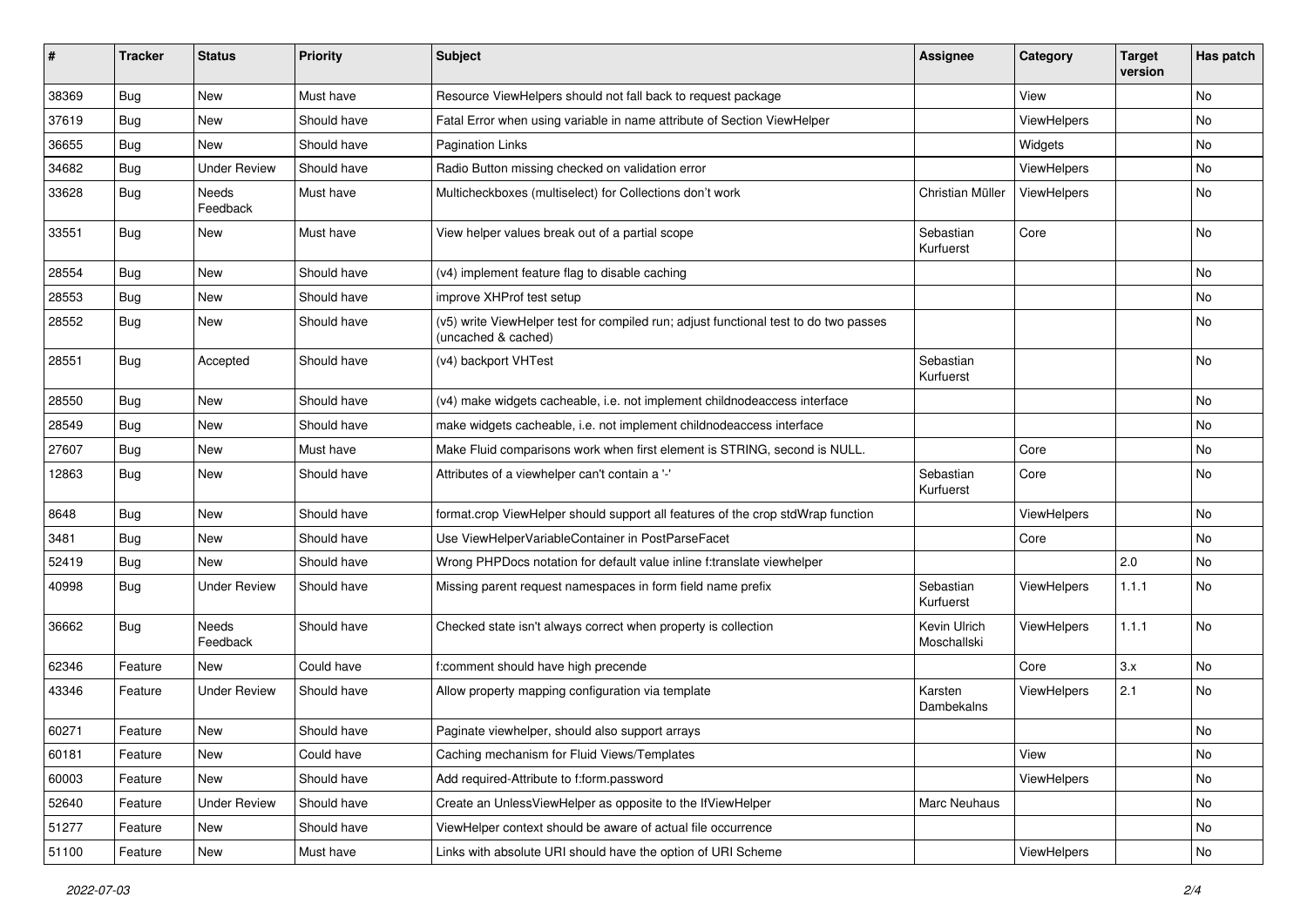| #     | <b>Tracker</b> | <b>Status</b>       | <b>Priority</b> | <b>Subject</b>                                                                                | <b>Assignee</b>        | Category           | <b>Target</b><br>version | Has patch |
|-------|----------------|---------------------|-----------------|-----------------------------------------------------------------------------------------------|------------------------|--------------------|--------------------------|-----------|
| 49756 | Feature        | <b>Under Review</b> | Should have     | Select values by array key in checkbox viewhelper                                             |                        |                    |                          | <b>No</b> |
| 46545 | Feature        | New                 | Should have     | Better support for arrays in options of SelectViewHelper                                      |                        |                    |                          | No        |
| 46257 | Feature        | <b>Under Review</b> | Should have     | Add escape sequence support for Fluid                                                         |                        | Core               |                          | No        |
| 45153 | Feature        | <b>New</b>          | Should have     | f:be.menus.actionMenuItem - Detection of the current select option is insufficient            |                        |                    |                          | No        |
| 42397 | Feature        | <b>New</b>          | Should have     | Missing viewhelper for general links                                                          |                        |                    |                          | No        |
| 40081 | Feature        | New                 | Should have     | Allow assigned variables as keys in arrays                                                    |                        |                    |                          | No        |
| 39936 | Feature        | New                 | Should have     | registerTagAttribute should handle default values                                             |                        | ViewHelpers        |                          | No        |
| 38130 | Feature        | New                 | Should have     | Checkboxes and multiple select fields should have an assignable default value                 |                        |                    |                          | No        |
| 37095 | Feature        | New                 | Should have     | It should be possible to set a different template on a Fluid TemplateView inside an<br>action | Christopher<br>Hlubek  |                    |                          | No        |
| 36410 | Feature        | New                 | Should have     | Allow templates to send arguments back to layout                                              |                        | ViewHelpers        |                          | No        |
| 33394 | Feature        | Needs<br>Feedback   | Should have     | Logical expression parser for BooleanNode                                                     | <b>Tobias Liebig</b>   | Core               |                          | No        |
| 33215 | Feature        | New                 | Should have     | RFC: Dynamic values in ObjectAccess paths                                                     |                        |                    |                          | <b>No</b> |
| 31955 | Feature        | New                 | Should have     | f:uri.widget                                                                                  |                        | Widgets            |                          | No        |
| 30555 | Feature        | New                 | Could have      | Make TagBuilder more extensible                                                               |                        | Core               |                          | No        |
| 10472 | Feature        | New                 | Could have      | Fluid Standalone distribution                                                                 |                        | Core               |                          | No        |
| 8989  | Feature        | Needs<br>Feedback   | Could have      | Search path for fluid template files                                                          |                        | View               |                          | No        |
| 5933  | Feature        | Accepted            | Should have     | Optional section rendering                                                                    | Sebastian<br>Kurfuerst | ViewHelpers        |                          | No        |
| 3725  | Feature        | New                 | Could have      | <b>CSS Engine</b>                                                                             | Christian Müller       | ViewHelpers        |                          | <b>No</b> |
| 3291  | Feature        | Needs<br>Feedback   | Should have     | Cacheable viewhelpers                                                                         |                        |                    |                          | No        |
| 56237 | Task           | New                 | Should have     | in-line (Condition) ViewHelpers should not evaluate on parsing                                |                        |                    |                          | No        |
| 54195 | Task           | New                 | Should have     | Rename and move FormViewHelper's errorClass value, currently 'f3-form-error'                  | Adrian Föder           | <b>ViewHelpers</b> |                          | No        |
| 47669 | Task           | New                 | Should have     | FormViewHelper does not define the default request method                                     |                        |                    |                          | No        |
| 46091 | Task           | Needs<br>Feedback   | Should have     | Show source file name and position on exceptions during parsing                               |                        |                    |                          | No        |
| 45394 | Task           | New                 | Should have     | Forwardport Unit test for standalone view                                                     |                        | View               |                          | No        |
| 43072 | Task           | New                 | Should have     | Remove TOKENS for adding templates fallback in Backporter                                     |                        | View               |                          | No        |
| 43071 | Task           | New                 | Should have     | Remove TOKENS for adding fallback teplates in B                                               |                        |                    |                          | No        |
| 42743 | Task           | New                 | Should have     | Remove inline style for hidden form fields                                                    |                        |                    |                          | No        |
| 34309 | Task           | New                 | Could have      | Unknown ViewHelpers cause exception - should be handled more graceful                         |                        | ViewHelpers        |                          | No        |